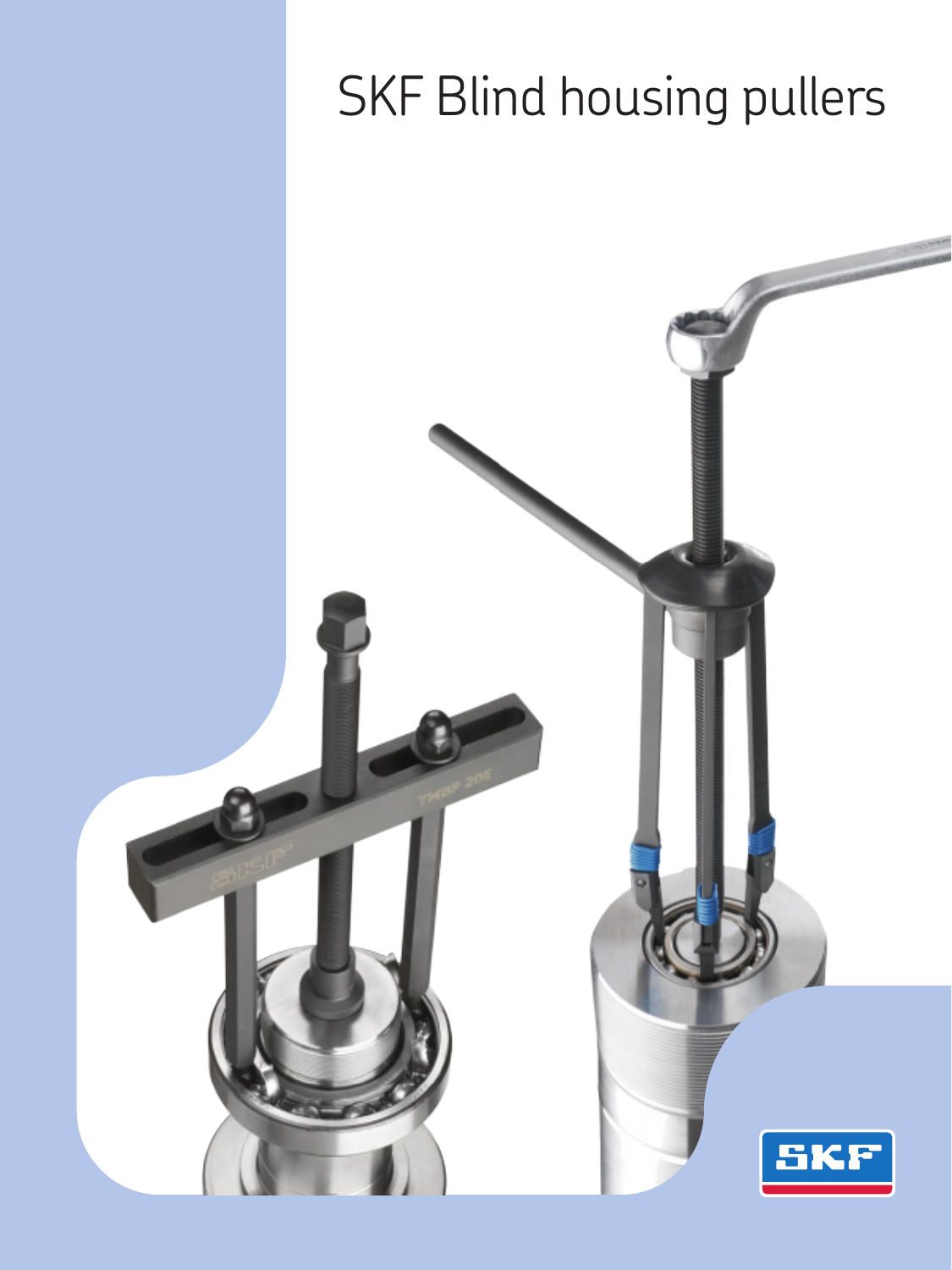The SKF Deep Groove Ball Bearing Puller Kit TMMD 100 allows quick and easy dismounting of SKF Deep Groove Ball Bearings with an interference fit on both rings.

The SKF Blind Housing Puller Kit TMBP 20E is an adapter type puller for dismounting deep groove ball bearings in blind housings with shaft dimensions between 30 mm and 160 mm *(1.18–6.3 in.)*. The use of extension rods allows a long reach of up to 547 mm *(21.5 in.)*.

| Selection chart – SKF Blind pullers |                                            |                                         |  |  |  |  |
|-------------------------------------|--------------------------------------------|-----------------------------------------|--|--|--|--|
| Designation                         | <b>Bearing bore</b><br>diameter (d)        | <b>Effective arm</b><br>length          |  |  |  |  |
| <b>TMMD 100</b>                     | $10 - 100$ mm<br>$(0.4 - 3.9)$ in.)        | 135-170 mm<br>$(5.3 - 6.7 \text{ in.})$ |  |  |  |  |
| TMRP 20F                            | $30 - 160$ mm<br>$(1.2 - 6.3 \text{ in.})$ | 547 mm<br>(21.5 in.)                    |  |  |  |  |



**Removes bearing without dismantling machinery**

## SKF Blind Housing Puller Kit TMBP 20E

- Allows a wide of range of deep groove ball bearings to be dismounted
- Ball adapters designed for a long service life
- Spanner stop function on spindle for easy and safe handling
- Self-locking nose piece helps minimise damage to shaft, and improves puller stability

| Suitability chart                                                                |            |             |            |             |  |
|----------------------------------------------------------------------------------|------------|-------------|------------|-------------|--|
| SKF TMBP 20E is suitable for dismounting the following deep groove ball bearings |            |             |            |             |  |
| $60.$ series                                                                     | 62. series | 63., series | 64. series | $16$ series |  |
| 6021-6032                                                                        | 6213-6230  | 6309-6320   | 6406-6418  | 16026-16032 |  |



Remove seal and open selected section of ball cage. Clean the swarf out.

Insert appropriate bearing adapter and rotate it 90° ensuring positive grip within the bearing race.

Insert the second adapter into prepared area diametrically opposed.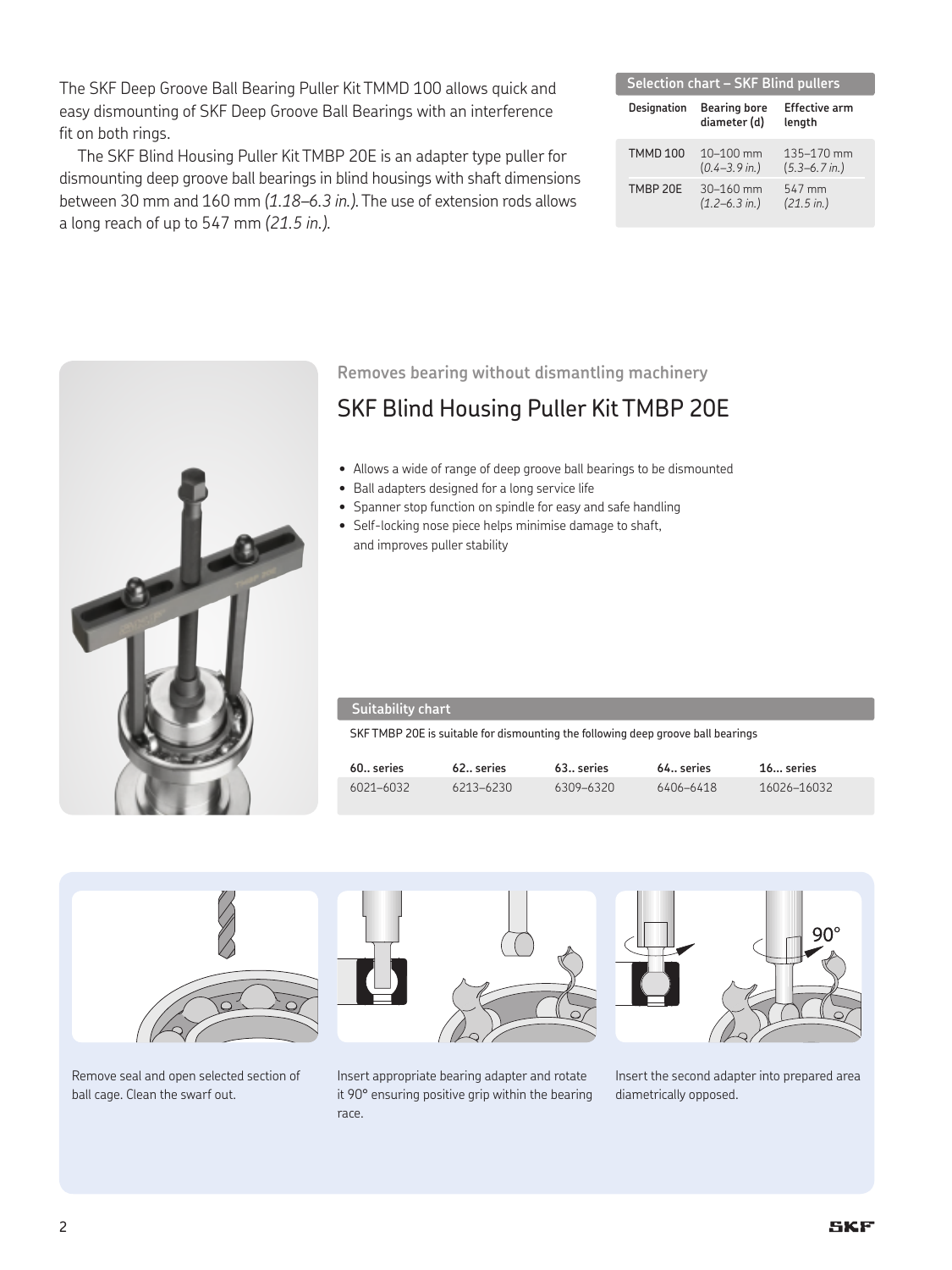

## **Easy dismounting of bearings in blind housings**

## SKF Deep Groove Ball Bearing Puller Kit TMMD 100

The puller is suitable for use in both blind housings and shaft applications. The SKF TMMD 100 is suitable for dismounting up to 71 different SKF deep groove ball bearings, with shaft diameters ranging between 10 and 100 mm *(0.4–3.9 in.)*.

- The claws are designed to precisely fit in the bearing's raceway, providing a good grip, thereby allowing high dismounting forces
- Each puller arm is fitted with a spring for easy installation
- The claw has been designed to allow easy insertion
- The hexagon head of the spindle is designed to prevent the spanner sliding down the spindle during dismounting
- The puller can also be used to remove sealed bearings from blind housings, after the seal has been removed

### **Suitability chart**

The SKF TMMD 100 suits the following bearing series and sizes:

| <b>Bearing designation</b> | Shaft diameter    |                                    |
|----------------------------|-------------------|------------------------------------|
| 6000-6020                  | $10 - 100$ mm     | $(0.4 - 3.9)$ in.)                 |
| 6200-6218                  | $10 - 90$ mm      | $(0.4 - 3.5 \text{ in.})$          |
| 6300-6313                  | $10 - 65$ mm      | $(0.4 - 2.6 \text{ in.})$          |
| 6403-6410                  | $17 - 50$ mm      | $(0.7 - 2.0 \text{ in.})$          |
| 62/22, 62/28, 63/22, 63/28 | 22, 28, 22, 28 mm | $(0.9, 1.1, 0.9, 1.1 \text{ in.})$ |
| 16002.16003.16011          | 15, 17, 55 mm     | (0.6, 0.7, 2.2 in.)                |
| 16100.16101                | 10.12 mm          | $(0.4, 0.5 \text{ in.})$           |





Bearing selection chart included The rubber cap allows easy and quick attachment of the arms to the spindle. It also prevents the puller arms from detaching from the spindle during operation



The springs enable easy insertion